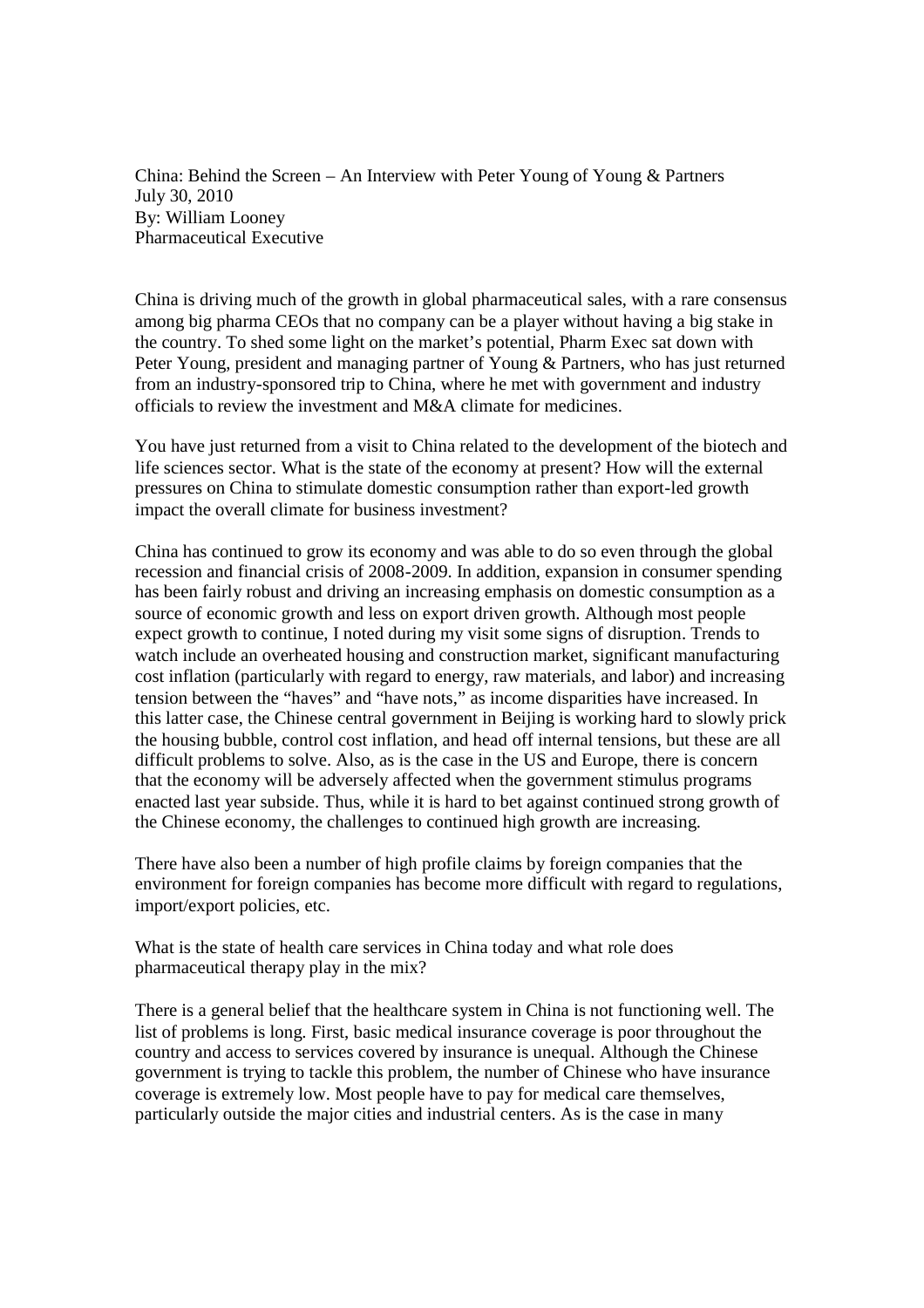developing countries, an unanticipated financial hit from a serious illness can push the aspiring middle class family into financial distress. It is clear that the Chinese government is working to create stronger health care coverage and safety nets, but it is expensive and will take time.

Second, the Chinese healthcare system is built around hospitals; most physicians work for these institutions. The majority of the hospitals are government owned and struggle to maintain profitability and adequate resources. Outside the big cities, the quality of the hospitals and their resources falls dramatically. Drugs sold to patients are a major source of income for hospitals and physicians employed by them which clearly creates a conflict of interest with regard to what drugs are prescribed and in what quantity.

What is unique about the Chinese pharmaceutical market, particularly in terms of the strategic positions of local Chinese and foreign-based pharma companies?

The structure of the Chinese health care system and the way in which drugs are prescribed has a significant impact on marketing and distribution strategies. For example, it is easier than in Western markets to get to the prescribing decision-makers because they are concentrated in the hospital network. There is also a large and important market for traditional Chinese medicines. Third, the local industry consists of thousands of independent players all operating in an environment that is much less regulated than in the West. The government is working to further build up its capacity to regulate manufacturing and promote the safety and efficacy of pharmaceutical ingredients, but there is a long way to go relative to the standards in place in the US, Europe, and Japan. Last, although there have been great strides with regard to intellectual property rights, the rules and the enforcement of rules is not strong enough. This is a challenge for both Chinese and non-Chinese pharmaceutical companies.

Are you optimistic or pessimistic about the prospects for the foreign-based industry in China?

I am optimistic because the Chinese market is large and spending on health care will grow dramatically as medical insurance coverage improves and personal income escalates. Even though the distribution of income is skewed, the spending power of the rich and the emerging middle class is substantial. Expenditures on healthcare and, specifically pharmaceuticals, are growing very rapidly. Ultimately, the Chinese government will make progress with healthcare reform and improving the delivery of health care since it is a policy imperative critical to maintaining social stability. But the changes will take time. For some time, foreign companies have followed a variety of paths in China to try to achieve success. In fact, foreign companies bring many valuable assets to the table that are of great benefit to the Chinese. If China wants to build a worldclass base in biopharma, it will have to encourage the participation of foreign pharma companies while managing the growth of its domestic companies.

Is there any hidden insight from your trip that should inform our thinking about health care in China?